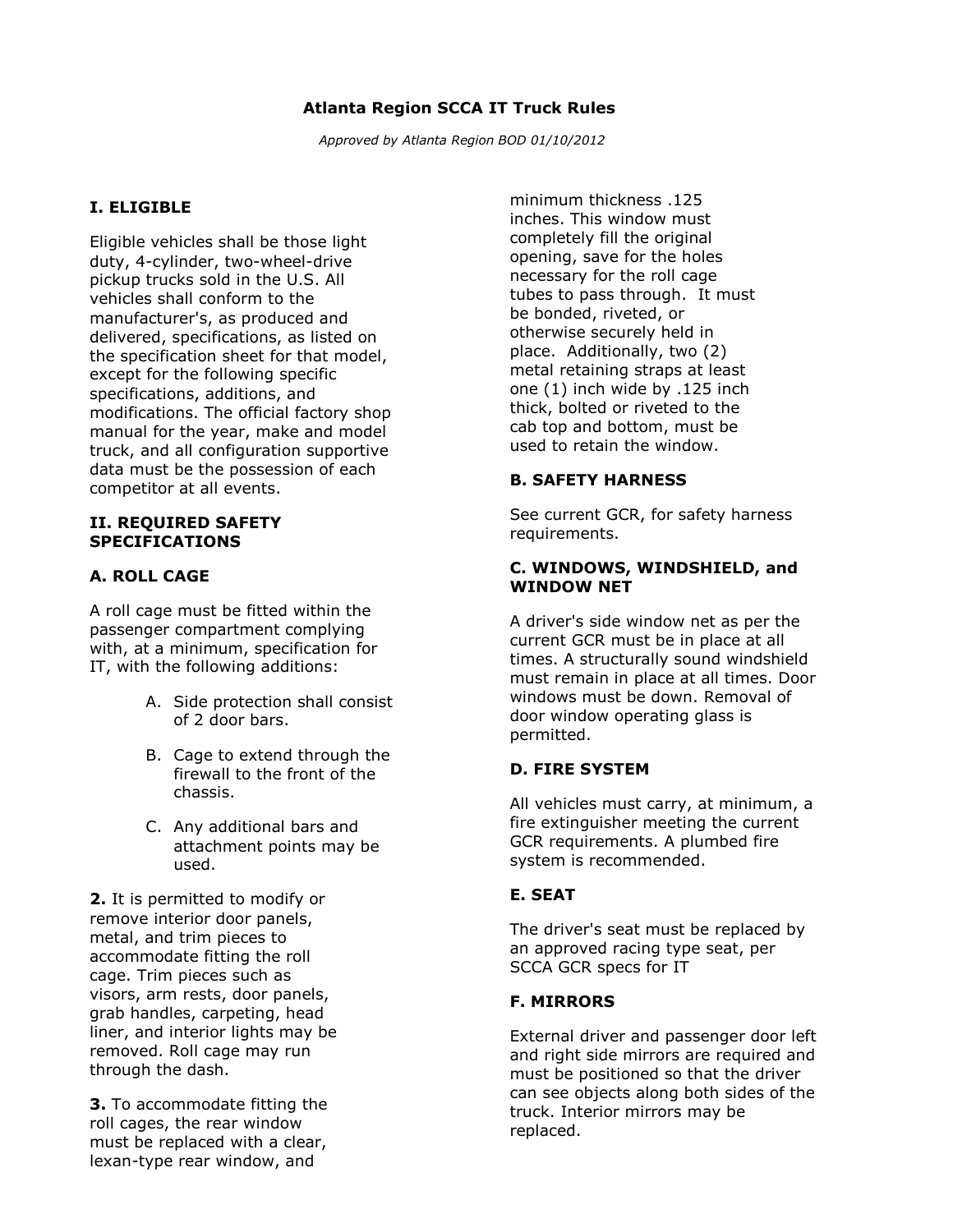## **G. DRIVE SHAFT LOOP**

Two (2) steel 360 degree loops must be located as close as possible to the driveshaft universal joint to contain the driveshaft in the event of a Ujoint/driveshaft failure.

# **H. BATTERY**

Battery must be relocated to front left or right corner of bed. All batteries must be fully enclosed in a nonconductive box.

## **I. HEADLIGHTS**

Headlight assemblies may be removed. The resulting opening must be covered with a metal panel or screen having the same contour as the original headlight lens.

## **J. REQUIRED REMOVALS**

The spare tire, jack, tools, and original gas tank and mounting hardware must be removed.

# **K. FUEL CELL/FUEL SYSTEM**

Original fuel tank must be replaced with a safety fuel cell conforming to the standards set forth in the current GCR. Maximum fuel cell capacity is fifteen (15) gallons. Maximum fuel cell container exterior dimension: 25 inches long X 18 inches wide X 10 inches tall. The fuel cell shall be located in the center if the bed forward of the rear axle centerline and rearmost roll cage mounting point. At least four (4) steel straps, 2 inches wide X .125 inches thick, must retain the fuel cell in the truck bed. Two (2) straps must run lengthwise and two (2) widthwise. At the points where the straps cross, the straps must be bolted or welded together. Supply and return lines of the original fuel system may be substituted with replacement lines of the same inside diameter and incorporated into the fuel cell installation. Fuel gauge sensors may be modified for fuel cell level reading or may be completely removed. Fuel pumps may be substituted with replacement pump system.

## **III. AUTHORIZED MODIFICATIONS**

## **A. ENGINE**

**1.** Stock as delivered, except original pistons, connecting rods, crankshaft, harmonic balancer may be tooled only enough to achieve balance. Oversize pistons, to a maximum of .0472 inches, are allowed. ITCS engine modifications are allowed.

**2.** All emission controls may be removed and resulting holes plugged. Oxygen sensors may be retained.

**3.** Engine management systems may be modified in area of fuel mixture, spark control, and rev limits.

**4.** Camshafts: Lift and duration are unrestricted.

**5.** Air filter and induction system before the FI unit may be modified or changed to include a cold air box.

## **B. LUBRICATION SYSTEM**

**1.** Engine oil coolers may be added, provided cooler and lines are mounted within or under the bodywork in the engine compartment.

2. Existing standard oil pan may be modified internally as long as the capacity of the oil pan is not increased. Oil pump pickups may be relocated.

## **C. RADIATOR**

**1.** Any radiator may be used, provided it can be mounted in the original location and requires no body or structure modifications to install. Catch and/or expansion tanks may be added or substituted.

**2.** Cooling fans may be removed or replaced. Electrically operated fans with manual or automatic actuation may be fitted.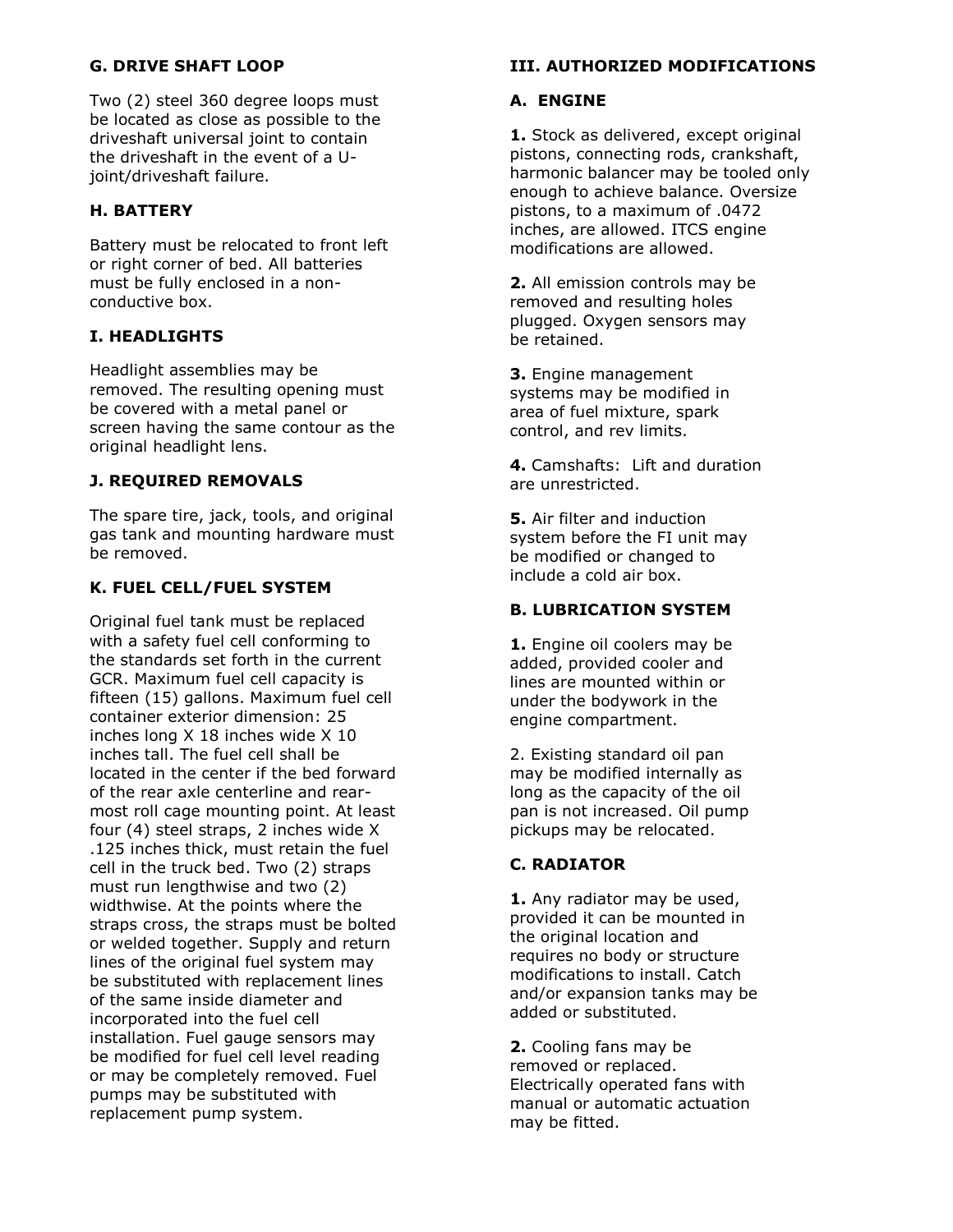**3.** Thermostats may be modified, removed or replaced with blanking sleeves or restrictors.

**4.** Air conditioning systems may be removed in whole or in part.

**5.** Screens may be mounted in front of the radiator and/or oil cooler(s) and contained within the bodywork.

**6.** Engine coolant fluid, coolant/heater hoses and clamps may be substituted. Heater hoses may be plugged. Heater water control valve(s) may be added or substituted. Heater core and hoses shall not be removed.

# **D. DRIVETRAIN**

**1.** All trucks must use original equipment, unmodified, four (4) or five (5) speed transmissions.

**2.** The driveshaft may be changed from two (2) piece to a one (1) piece driveshaft. Front and rear universal joints must be maintained.

**3.** Differentials must be manufacturer's O. E. standard, available from production. Original equipment limited slip, or locked (spool or mini-spool) differentials may be used.

**4.** Flywheel/clutch may be lightened and/or replaced with others from the original manufacturer. Same size aftermarket units may be used.

# **E. SUSPENSION**

Suspension mounting points may not be changed or removed. Otherwise, alignment settings are unrestricted.

**1.** Suspension bushing material is unrestricted. Offset eccentric bushings are permitted.

**2.** Any shock absorbers may be used. Shock mounting points

may be relocated. Remote reservoir shock absorbers are not permitted.

**3.** Any front or rear anti-roll bar may be used, provided all additional mounting hardware is bolted, not welded, to the vehicle. Cockpit adjustable antiroll bars are prohibited.

**4.** Springs may be replaced with others of the same type (leaf, coil, torsion bar, etc.). Rate, diameter, length, and number of leaves is unrestricted. Lowering blocks, not to exceed three (3) inches, may be used with the rear leaf springs. Spring mountings may be changed.

**5.** Bump rubbers may be modified or removed.

**6.** Trucks and rear axles mounted below the leaf spring may remount the axle above the spring.

# **F. BRAKES**

Any front to rear proportioning valve may be used. Friction material is free. Disc brake dust shields may be removed. Front brake ducts [not to exceed twelve (12) square inches cross section per area per side) may be installed. Brake lines may be relocated and lines replaced with armored brake lines. Rear drums may be ventilated.

# **G. EXHAUST SYSTEM**

The exhaust system may be replaced with headers, with the exhaust system exiting rearwards of the cab.

## **H. WHEELS**

All vehicles must run 15 inch diameter X 7 inch wide wheels. The track may vary from the original dimension by a maximum of one (1) inch. Track will be measured equal distance from centerline of chassis. Wheels may be aluminum alloy or steel material only.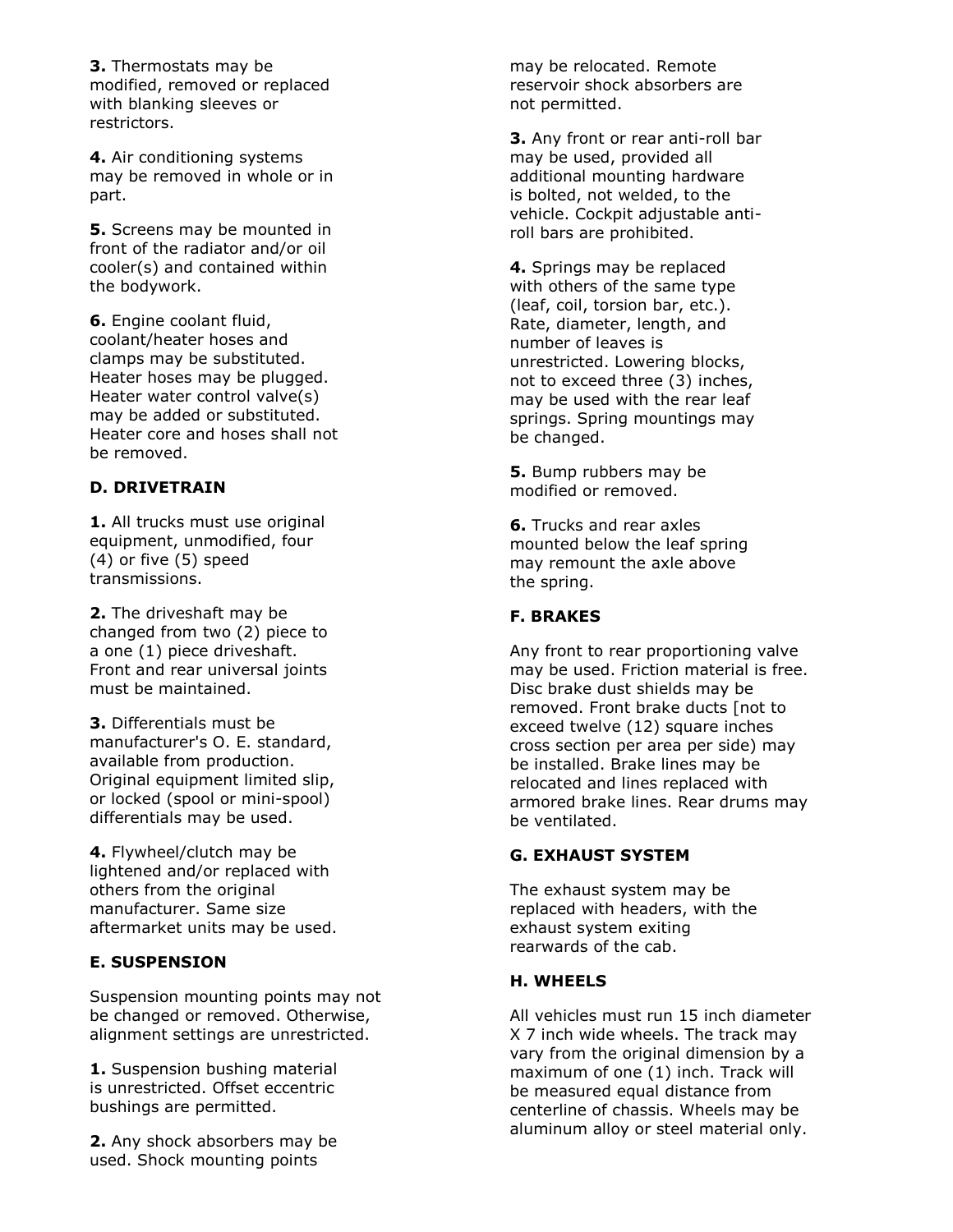# **I. TIRES**

Hoosier DOT approved tire are required except in rain conditions. Recapped tires are not allowed. Tire size is unrestricted.

## **J. BUMPERS**

Front and rear bumpers and brackets may be removed; the resulting holes may be covered. Rear bumper may be replaced with an alternate type.

# **K. INSTRUMENT/DASH**

Gauges may be replaced and the dash may be modified to accommodate them.

# **L. STEERING**

Original equipment power steering systems are permitted. The steering wheel may be replaced with an approved aftermarket wheel.

# **M. TAILGATES**

Trucks with tailgates down or missing may be black-flagged.

## **N. FRONT SPOILER**

A front spoiler/air dam is permitted. It shall not protrude beyond the overall outline of the body when viewed from above, perpendicular to the ground. The spoiler/air dam shall be securely mounted to the body or bumper, and may extend no higher than four (4) inches above the horizontal centerline of the front wheel hubs. It shall not cover the normal grille openings at the front of the vehicle. The lower part of the spoiler/air dam must not be lower than the lowest part of the front wheel rim. Openings are permitted for the purpose of ducting air to the brakes, oil cooler, and radiator.

## **O. REPLACEMENT PARTS**

**1.** All wiper blades, belts, hoses, and filters may be substituted.

**2.** Electrical and ignition system components may be replaced with direct O. E. specification replacement parts.

**3.** Gaskets may be replaced with ones meeting O. E. specifications and duplicating all original dimensions.

**4.** Hardware items may be replaced with similar items, performing the same function.

# **P. REAR FENDERS**

Truck bed outer fenders and inner bed box walls may be separated to ease replacement or repair to damaged truck bed outer fenders.

# **Q. BALLAST**

If ballast is required, it may be bolted to the floor of the bed or frame.

## **R. BED COVERS**

A bed cover consisting if a flat panel of metal or fiberglass is permitted. Opening with covers for access are allowed.

## **S. REAR SPOILERS**

Only a flat plane rear spoiler, no higher that four (4) inches, measured from the tailgate along the face of the spoiler from the point of attachment to the top of the spoiler is allowed. The use of fences, rails, gurney flaps, wickerbills, or other lips or aerodynamic devices are prohibited.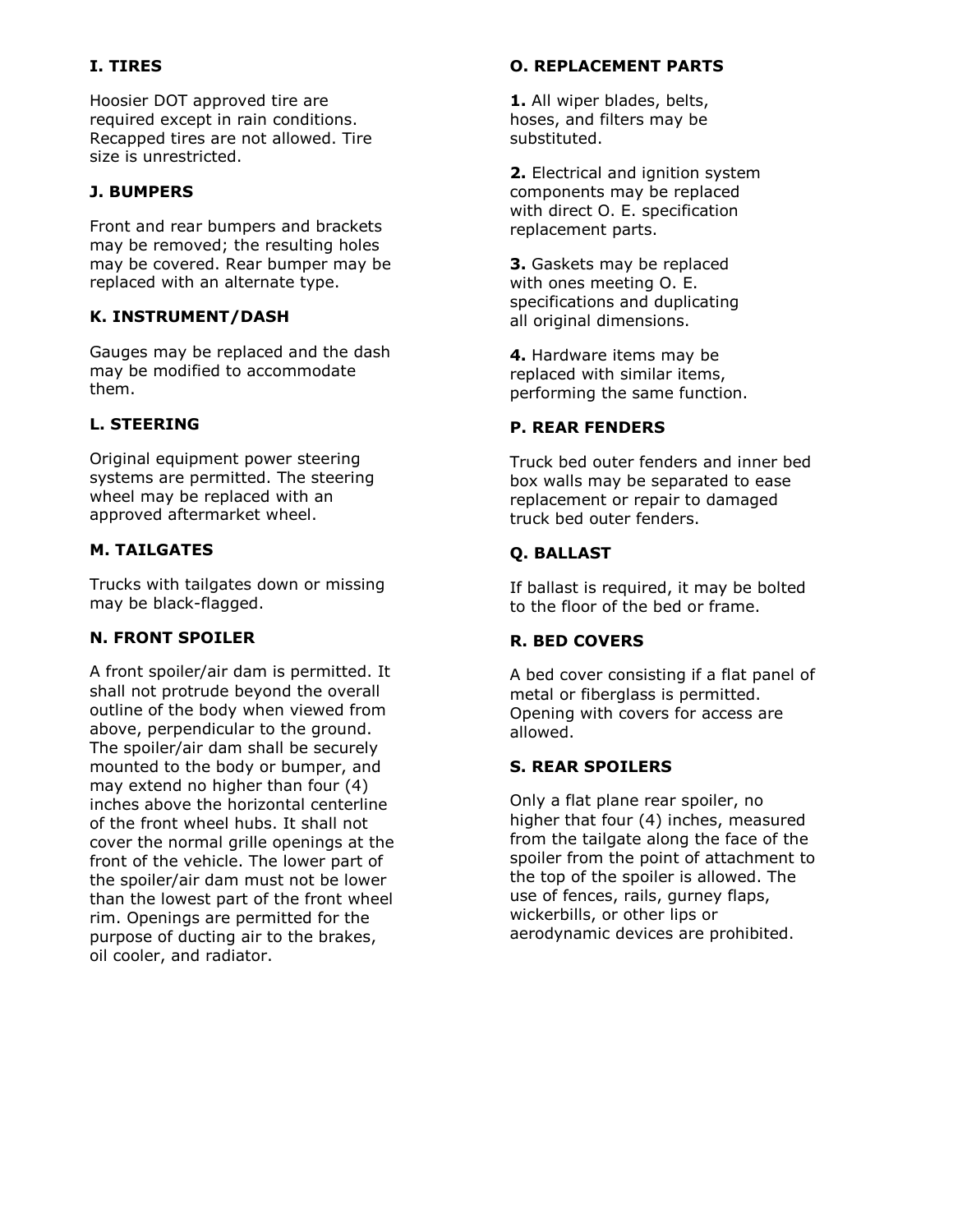| <b>Engine Make and Model</b> | <b>Model Years</b> | <b>Displacement (cc)</b> | <b>Minimum</b><br>Weight<br>$(Lb.)*$ |
|------------------------------|--------------------|--------------------------|--------------------------------------|
| Chevrolet S-10               | 87-97              | 2,471                    | 2,750                                |
| Dodge Ram                    | 87-91              | 2,555                    | 2,850                                |
| Ford Ranger                  | 87-97              | 2,500                    | 2,850                                |
| <b>GMC S-15</b>              | 87-97              | 2,471                    | 2,750                                |
| Isuzu S-Model                | 87-97              | 2,556                    | 2,850                                |
| Jeep Comanche                | 87-91              | 2,473                    | 2,975                                |
| Mazda B2600                  | 87-91              | 2,555                    | 2,850                                |
| Mitsubishi                   | 87-91              | 2,555                    | 2,850                                |
| Nissan (2 valve)             | 87-89              | 2,389                    | 2,750                                |
| Nissan (3 valve)             | 90-97              | 2,389                    | 2,900                                |
| Toyota                       | 87-91              | 2,366                    | 2,750                                |

#### **APPENDIX A - APPLICABLE VEHICLES AND SPECIFICATIONS**

*\* All minimum weights are for trucks weighed with driver.*

## **APPENDIX A.1 - AUTHORIZED MODIFICATIONS**

**CHEVROLET & GMC -** Motorsports Engine:

- Stock GM Super Duty Head 10038433
- Intake Valve Diameter: 2.10 inches
- Exhaust Valve Diameter: 1.50 inches
- GM 3911068 Valve Springs
- GM 3921912 Stud Kit
- GM 5723551 Rocker Arms
- GM 375545 Push Rods
- Holley 500-1 Throttlebody
- Clark TB101 Throttlebody Adapter

**FORD -** Motorsports Engine:

- Intake Valve Diameter: 1.892 inches
- Exhaust Valve Diameter: 1.591 inches
- Heavy Duty Valve Springs and Retainers
- Aluminum front hubs
- Rear end assembly from 4.0 liter, V-6 truck. 4.11:1 ratio